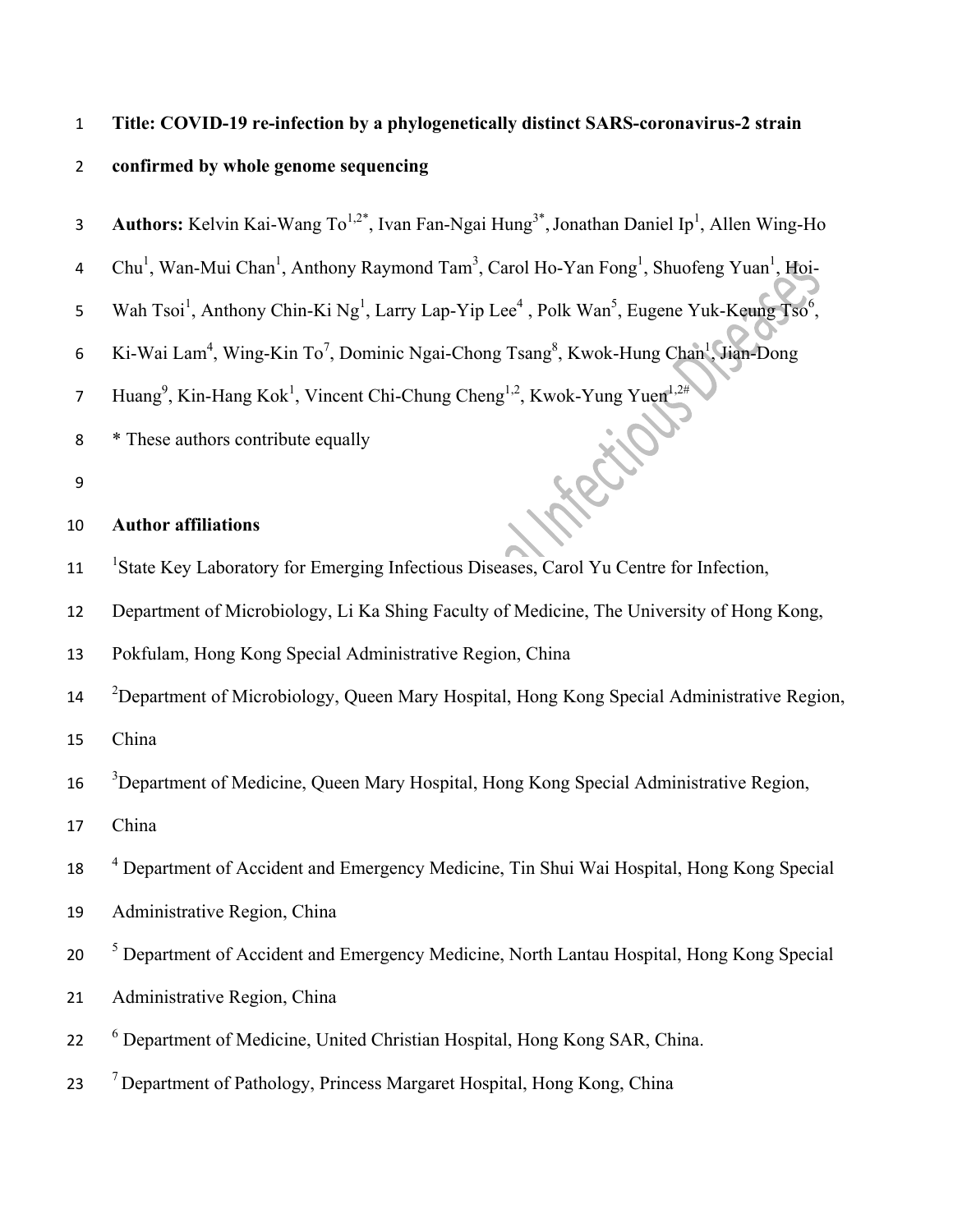- <sup>8</sup> Centre for Health Protection, Department of Health, Hong Kong
- <sup>9</sup> School of Biomedical Sciences, Li Ka Shing Faculty of Medicine, University of Hong Kong,
- Hong Kong Special Administrative Region, China
- 
- **# Corresponding authors:**
- Kwok-Yung Yuen
- Email: kyyuen@hku.hk
- Phone number: (852)-22552413
- Carol Yu Centre for Infection, State Key Laboratory of Emerging Infectious Diseases,
- Department of Microbiology, Li Ka Shing Faculty of Medicine, The University of Hong
- Kong, Queen Mary Hospital, Pokfulam, Hong Kong, China
- **Keywords:** COVID-19, SARS-CoV-2, re-infection, whole genome sequencing, D614G
- **Word count**: Abstract 250; Main text: 2500

Catildate Branch

 $\mathcal{L}_{\mathcal{L}}$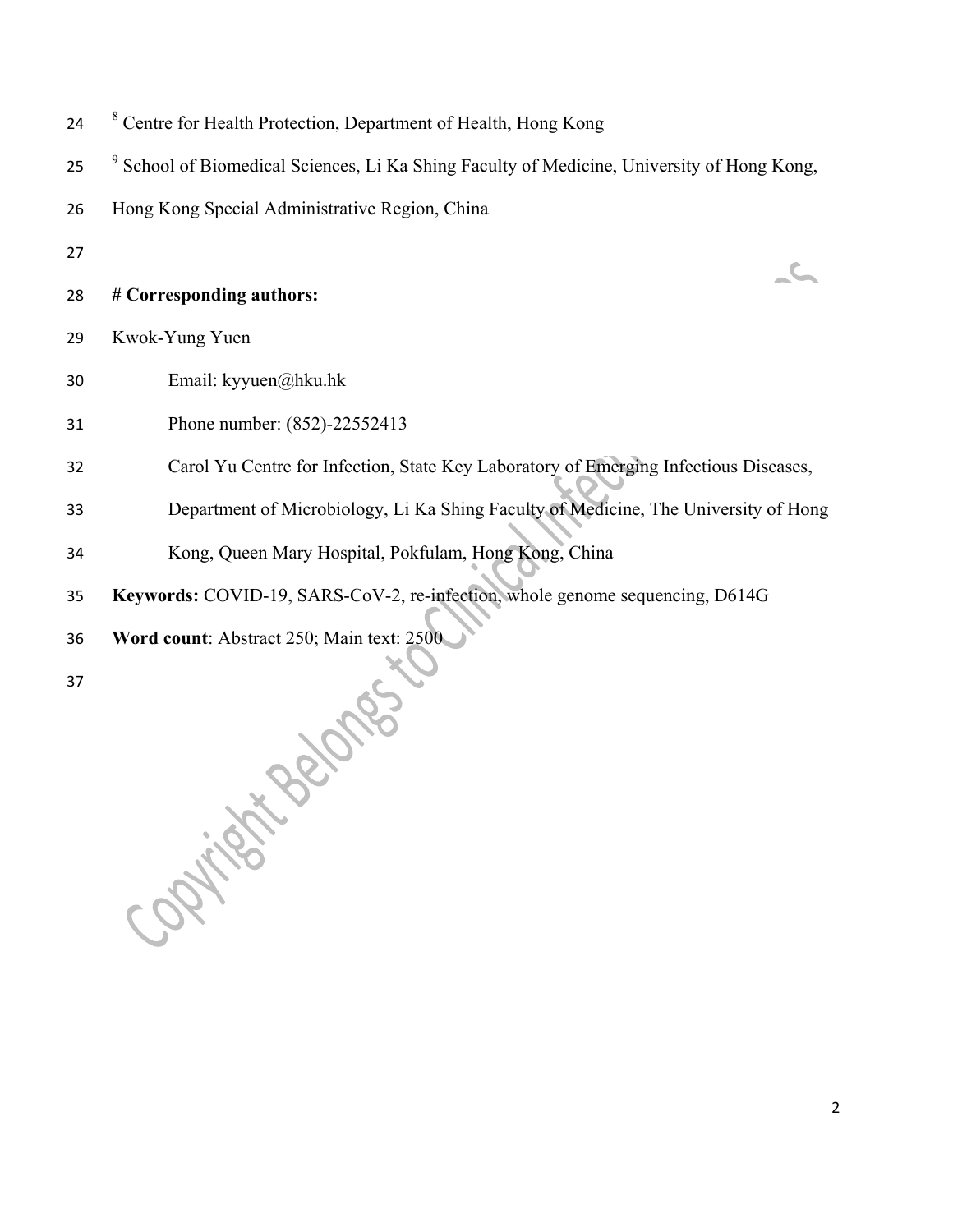| 38 | <b>ABSTRACT</b> |
|----|-----------------|
|----|-----------------|

### **Background**

Waning immunity occurs in patients who have recovered from COVID-19. However, it

remains unclear whether true re-infection occurs.

**Methods** 

Whole genome sequencing was performed directly on respiratory specimens collected

44 during two episodes of COVID-19 in a patient. Comparative genome analysis was conducted to

45 differentiate re-infection from persistent viral shedding. Laboratory results, including RT-PCR

Ct values and serum SARS-CoV-2 IgG, were analyzed.

**Results** 

48 The second episode of asymptomatic infection occurred 142 days after the first

49 symptomatic episode in an apparently immunocompetent patient. During the second episode,

50 there was evidence of acute infection including elevated C-reactive protein and SARS-CoV-2

IgG seroconversion. Viral genomes from first and second episodes belong to different

clades/lineages. The genome from first episode contained a stop codon at position 64 of ORF8,

- leading to a truncation of 58 amino acids. Another 23 nucleotide and 13 amino acid differences
- located in 8 different proteins, including known B and T cell epitopes, were found between
- viruses from the first and second episodes. Compared to viral genomes in GISAID, the first virus
- 56 genome was phylogenetically closely related to strains collected in March/April 2020, while the
- second virus genome was closely related to strains collected in July/August 2020.

**Conclusions** 

- Epidemiological, clinical, serological and genomic analyses confirmed that the patient
- had re-infection instead of persistent viral shedding from first infection. Our results suggest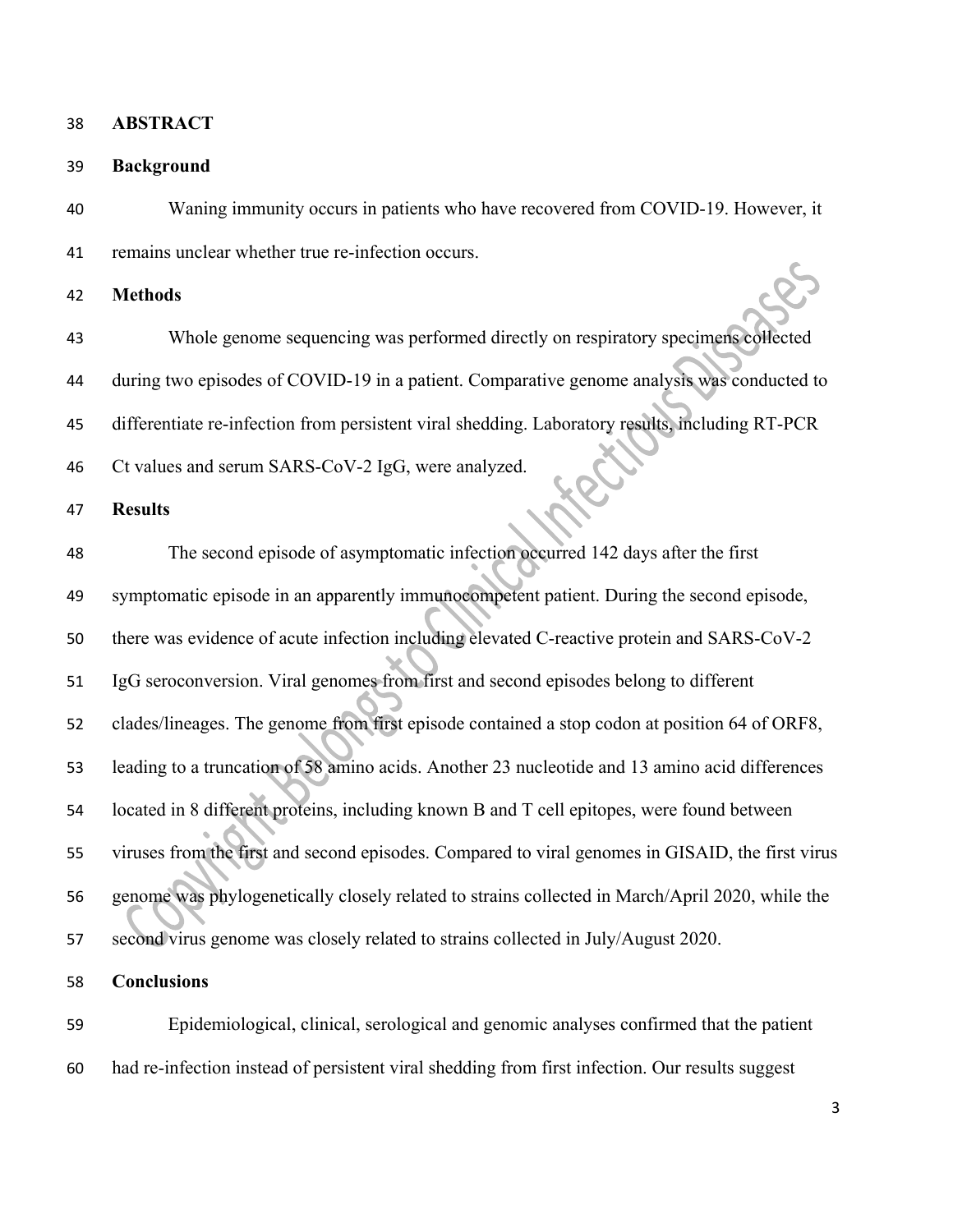- 61 SARS-CoV-2 may continue to circulate among humans despite herd immunity due to natural
- 62 infection. Further studies of patients with re-infection will shed light on protective correlates for
- 63 guiding vaccine design.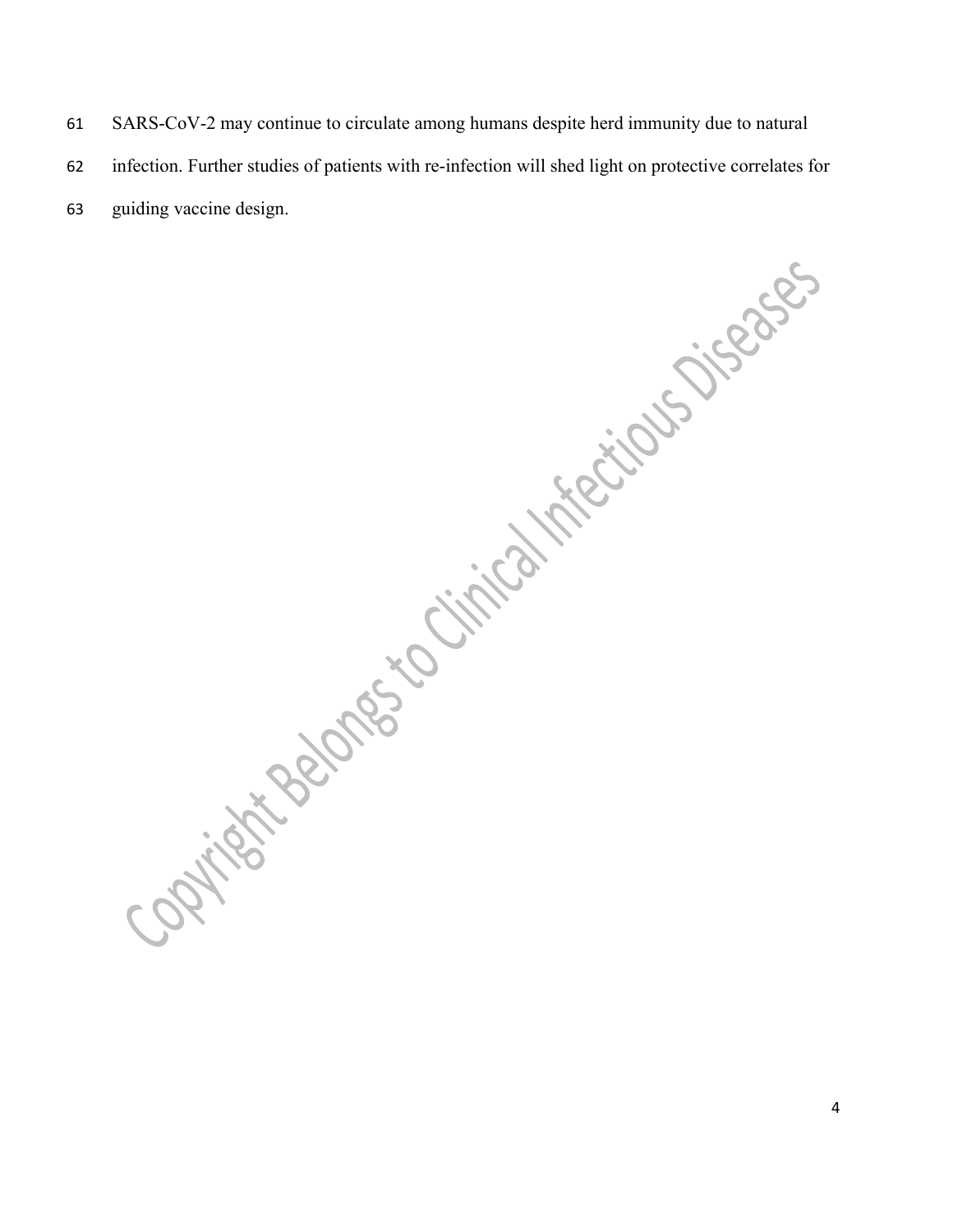# **INTRODUCTION**

| 65 | COVID-19 pandemic has affected over 23 million patients with more than 0.8 million                  |
|----|-----------------------------------------------------------------------------------------------------|
| 66 | deaths in over 200 countries. The pandemic has severely disrupted the healthcare system and         |
| 67 | halted socioeconomic activities. Household transmission has led to familial clusters [1,2]. The     |
| 68 | high transmissibility of the etiological agent, severe acute respiratory syndrome coronavirus 2     |
| 69 | (SARS-CoV-2), by airborne, droplet and contact routes has led to large outbreaks in eateries,       |
| 70 | bars, cruise ships, workplaces, and healthcare institutions [3]. With the exception of few regions, |
| 71 | COVID-19 continues to circulate worldwide despite stringent control measures. Moreover,             |
| 72 | resurgence of COVID-19 cases is seen in many areas after relaxation of social distancing policies   |
| 73 | $[4]$ .                                                                                             |
| 74 | One of the key questions for COVID-19 is whether true re-infection occurs. Although                 |
| 75 | neutralizing antibody develops rapidly after infection [5,6], recent studies showed that antibody   |
| 76 | titers start to decline as early as 1 to 2 months after the acute infection [7,8]. Due to prolonged |
| 77 | viral shedding at low levels near the detection limit of RT-PCR assays [5], patients tested         |
| 78 | negative and discharged from hospitals are often having recurrence of positive results [9]. A case  |
| 79 | report suggested that re-infection can occur, but viral genome analysis was not performed [10].     |
| 80 | These reported cases have raised the <b>controversy between persistent virus shedding and re-</b>   |
| 81 | infection.                                                                                          |
| 82 | We have encountered a patient with a second episode of infection which occurred 4.5                 |
| 83 | months after the first episode. Here, we differentiated re-infection from prolonged viral shedding  |
| 84 | using whole genome analysis, which was also supported by epidemiological, clinical and              |

- serological data.
-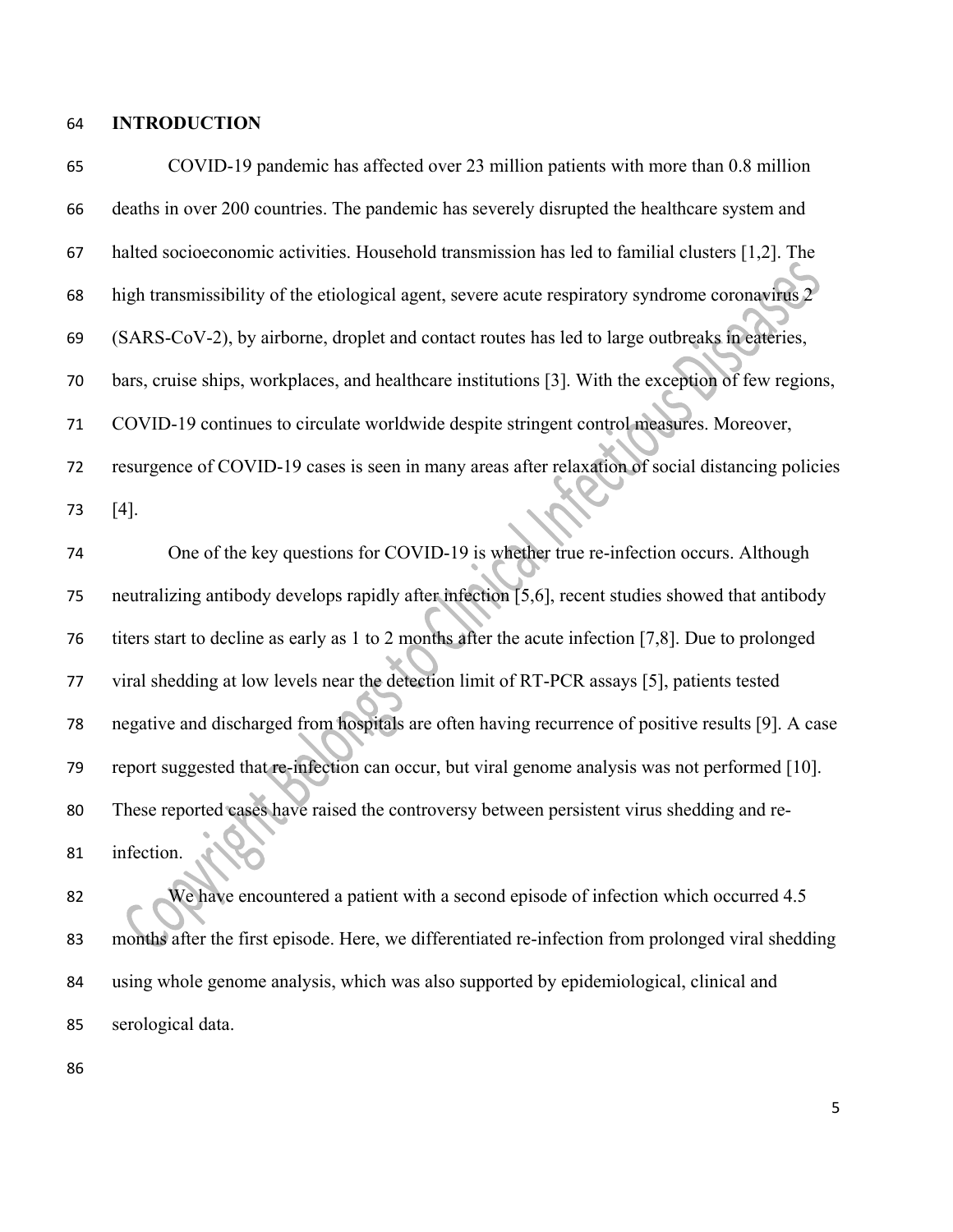### **METHODS**

### **RT-PCR and antibody testing**

 SARS-CoV-2 RT-PCR was performed using the LightMix® E-gene kit as we described previously [11]. Immunoglobulin G (IgG) against SARS-CoV-2 nucleoprotein was performed 91 using Abbott SARS-CoV-2 IgG assay according to manufacturer's instruction, or microsphere-<br>
92 based antibody as we described previously [12].<br>
93 Viral whole genome based antibody as we described previously [12].

## **Viral whole genome sequencing**

 RNA was extracted from posterior oropharyngeal saliva using Qiagen Viral RNA Mini Kit as we described previously [4]. Reverse transcription was performed using SuperScript IV reverse transcriptase (ThermoFisher Scientific, Waltham, MA, USA). The cDNA was then used for SARS-CoV-2 tiling PCR and library preparation according to Nanopore protocol (Version: 99 PTC 9096 v109 revF 06Feb2020) with modifications [4]. End preparation and native barcode ligation was performed using EXP-NBD196 (Oxford Nanopore Technologies). Barcoded and pooled libraries were then ligated to sequencing adapter and was sequenced with the Oxford Nanopore MinION device using R9.4.1 flow cell.

 Bioinformatics analysis of nanopore sequencing data was performed using the workflow from ARTIC network [13]. Minor modifications were made for converting raw data into the consensus sequences using the Medaka pipeline, which include increasing the QC passing score from 7 to 10, reducing the minimum length at the guppyplex step to 350 to allow potential deletions to be detected, and increasing the "–normalise" value to 999999 to incorporate all the sequenced reads.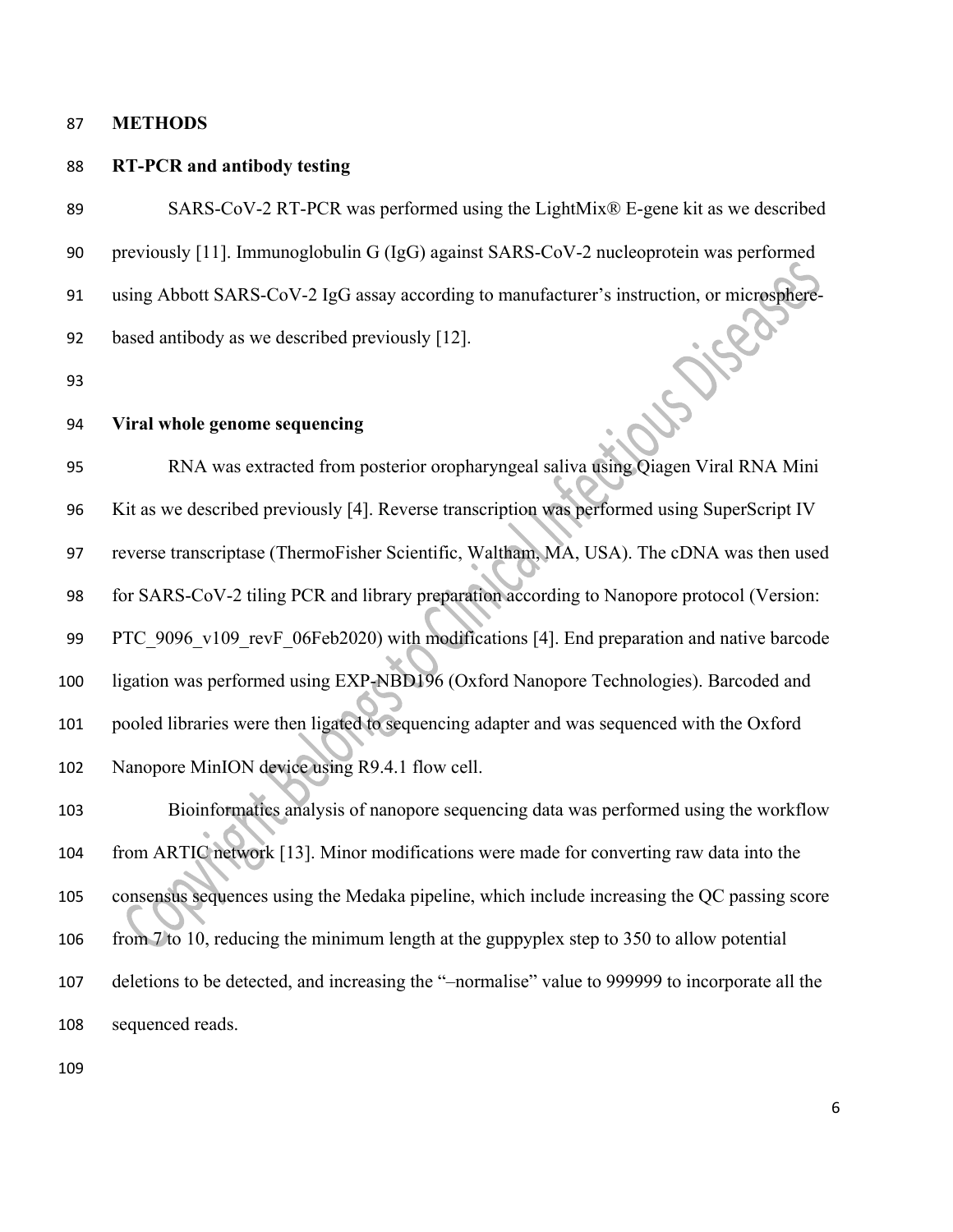**Phylogenetic analysis** 

 Multiple alignment was performed using MAFFT [14]. Maximum-likelihood whole genome phylogenetic tree was constructed using IQ-TREE2 [15], with substitution model TIM2+F as the best predicted model by BIC. The option -czb was used to mask unrelated substructure of the tree with near zero branch length. The ultrafast bootstrap option was used with 1000 replicates. We described the clade information using GISAID [16], Nextstrain [17]and Pangolin [18] nomenclatures. Nucleotide position was numbered according to the reference genome Wuhan-Hu-1 (GenBank accession number NC\_045512.2). To identify strains that are most closely related to those of the patient, strains in the GISAID database deposited as of August 20, 2020 were analyzed. The file downloaded from GISAID (msa\_0820) has excluded duplicate and low-quality sequences with >5% NNNNs (Supplementary Table S1). The following criteria were used for strain inclusion for the phylogenetic analysis. We blast-searched whole viral genome against the GISAID database using the two strains from the patient, and included the 10 top hits for each blast. BLAST+ toolkit was used for the blast searches [19]. In addition to the 20 chosen strains from the BLAST results, we have also included viruses from Hong Kong that were reported in our previous publication [4], 5 most recent strains from UK and Spain, and other strains reported in January 2020.

# **Ethical approval**

129 The study protocol was approved by the Institutional Review Board of the University of Hong Kong/Hospital Authority Hong Kong West Cluster UW 13-265. The patient has also provided written informed consent for publication.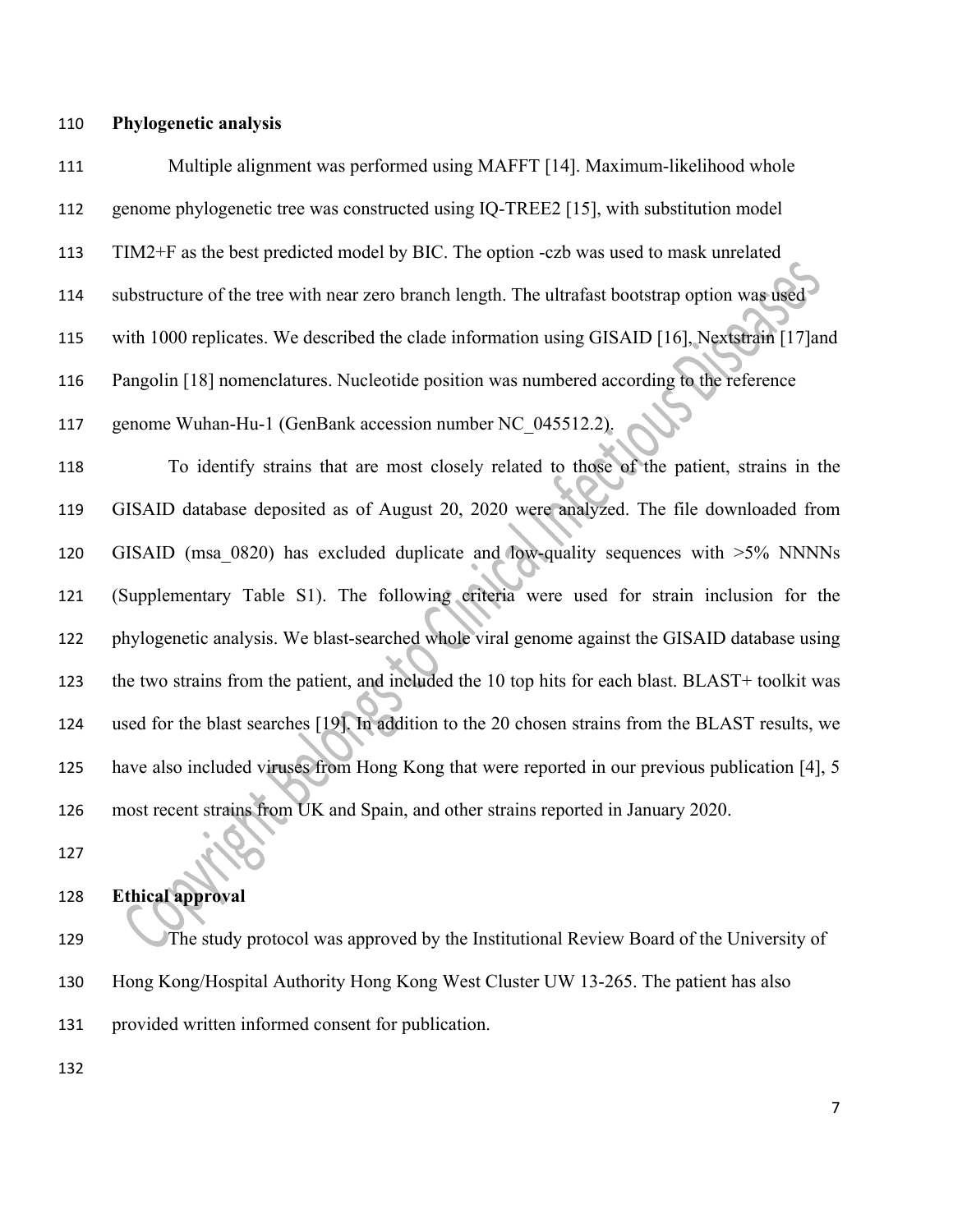**RESULTS** 

**Patient** 

| 135 | The patient was a 33-year old male residing in Hong Kong. He enjoyed a good past                   |
|-----|----------------------------------------------------------------------------------------------------|
| 136 | health. During the first episode, he presented with cough and sputum, sore throat, fever and       |
| 137 | headache for 3 days. The diagnosis was confirmed by a positive SARS-CoV-2 RT-PCR test from         |
| 138 | his posterior oropharyngeal saliva specimen on March 26, 2020. He was hospitalized on March        |
| 139 | 29, 2020. By then, all his symptoms have subsided. The patient was discharged on April 14,         |
| 140 | 2020 upon two negative SARS-CoV-2 RT-PCR tests from nasopharyngeal and throat swabs                |
| 141 | taken 24 hours apart.                                                                              |
| 142 | During the second asymptomatic episode of COVID-19, the patient was returning to                   |
| 143 | Hong Kong from Spain via the United Kingdom, and was tested positive by SARS-CoV-2 RT-             |
| 144 | PCR on the posterior oropharyngeal saliva taken for entry screening at the Hong Kong airport on    |
| 145 | August 15, 2020. He was hospitalized again and remained asymptomatic all along. He was             |
| 146 | afebrile with a temperature of 36.5 °C. His pulse rate was 86 beats per minute, his blood pressure |
| 147 | was 133/94 and his SaO <sub>2</sub> was 98% on room air. Physical examination was unremarkable. Ct |
| 148 | value of posterior oropharyngeal saliva was 26.69 upon hospitalization (Figure 1). On admission,   |
| 149 | C-reactive protein (CRP) level was slightly elevated at 8.6 mg/L, but declined during              |
| 150 | hospitalization (Figure 1). There was also hypokalemia, but other blood test results were normal   |
| 151 | (Table 1). Serial chest radiographs did not reveal any abnormalities. No antiviral treatment was   |
| 152 | given to the patient. Serial real-time RT-PCR Ct values in the posterior oropharyngeal saliva      |
| 153 | gradually increased during hospitalization, indicating a reduction in viral load (Figure 1).       |
| 154 |                                                                                                    |

# **SARS-CoV-2 IgG**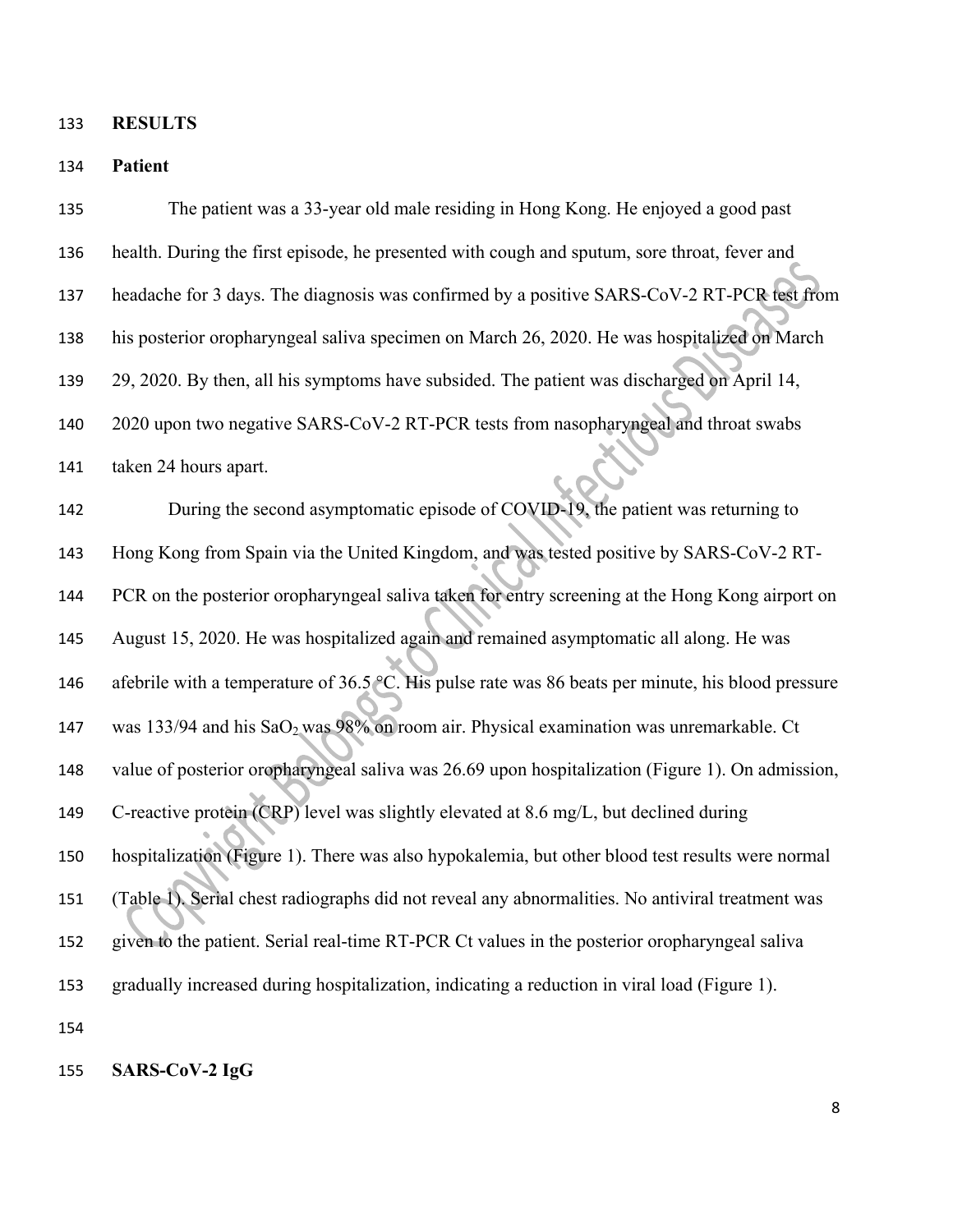The serum specimens collected 10 days after symptom onset for the first episode and 1 day after hospitalization for the second episode tested negative for IgG against SARS-CoV-2 nucleoprotein. Serial serum specimens collected during the second episode were also tested for SARS-CoV-2 IgG using Abbott assay, with the serum specimen collected from day 1 to 3 after hospitalization tested negative but a subsequent serum specimen collected on day 5 after hospitalization tested positive.

### **Genome analysis**

 Whole genome sequencing was performed from posterior oropharyngeal saliva specimens collected during the first episode in March and from the second episode in August. The sequenced genomes of both episodes encompass the entire genome, except for 54 bp from the 5' end and 34 bp from the 3' end, excluding the polyA tail. The mean filtered coverage was 2579-fold and 2647-fold for the viral genome from the first infection (hCoV-19/Hong Kong/HKU-200823-001/2020; GISAID accession number EPI\_ISL\_516798) and that of the second infection (hCoV-19/Hong Kong/HKU-200823-002/2020; GISAID accession number 171 EPI ISL 516799), respectively.

 Genomic analysis showed that the first viral genome belongs to a different clade/lineage 173 from the second viral genome (Figure 2). The first viral genome belongs to GISAID clade V, Nextstrain clade 19A, and Pangolin lineage B.2 with a probability of 0.99. The second viral genome belongs to GISAID clade G, Nextstrain clade 20A, and Pangolin lineage B.1.79 with a probability of 0.70. In addition to the presence of a stop codon at position 64 of ORF8 leading to a truncation of 58 amino acids in the virus genome of the first episode of infection, the two virus genomes also differ by another 23 nucleotides, in which 13 were non-synonymous mutations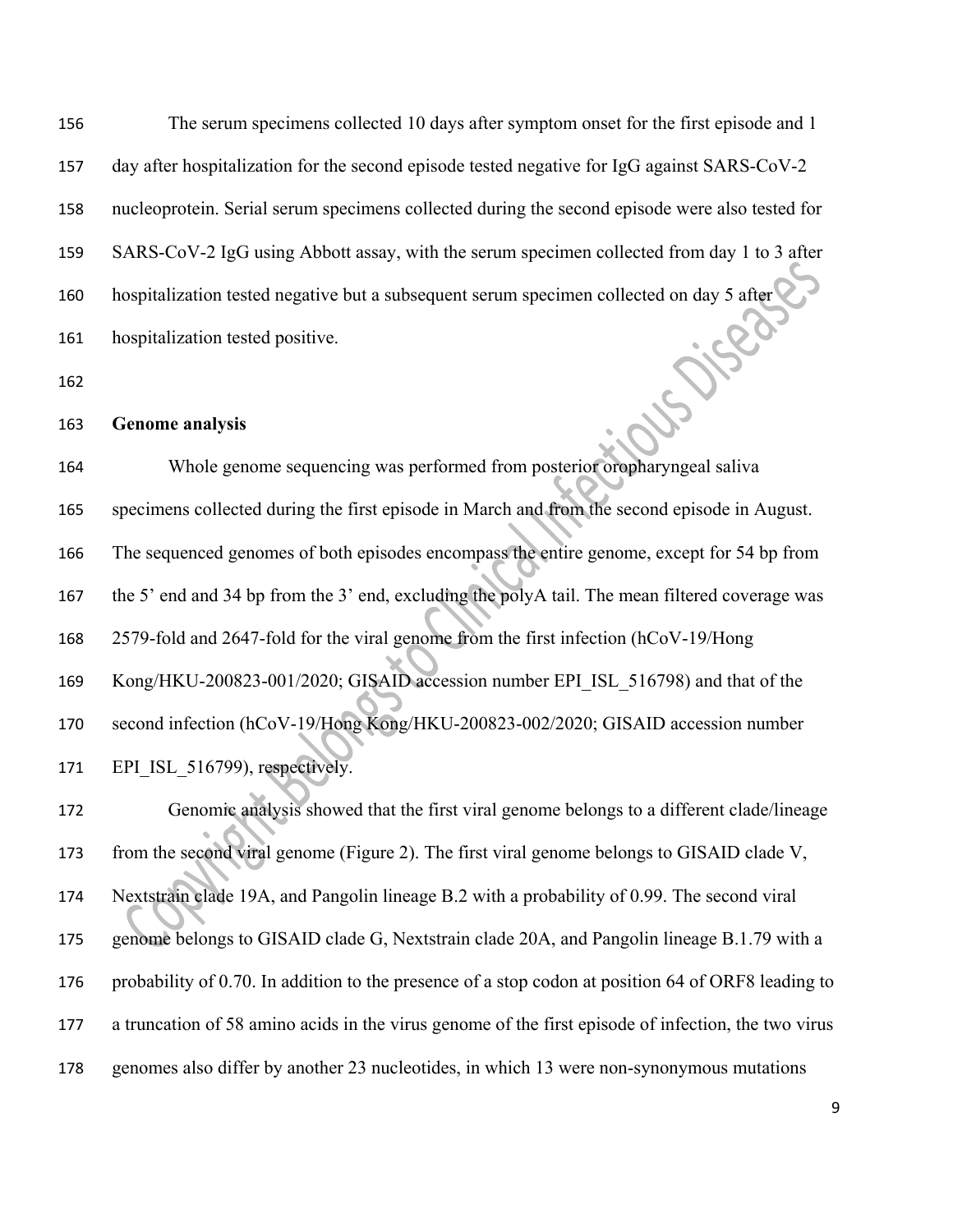resulting in amino acid changes (Figure 3 and Supplementary Table S2). The difference in the amino acids between the two genomes are located in the spike protein (at the N-terminal domain, subdomain 2 and upstream helix), nucleoprotein, non-structural proteins (NSP3, NSP5, NSP6,

NSP12), and accessory proteins (ORF3a, ORF8 and ORF10).

 We have performed a blast search for the first and second genome. The first viral genome is most closely related to strains from the USA or England collected in March and April 2020, while the second viral genome is most closely related to strains from Switzerland and England collected in July and August 2020. The second genome contains the mutation nsp6 L142F, which is rarely found (0.009% [7/76828] genomes deposited into GISAID as of August 20, 2020).

#### **DISCUSSIONS**

 We report the first case of re-infection of COVID-19. Several lines of evidence support that the second episode is caused by re-infection instead of prolonged viral shedding. First, whole genome analysis showed that the SARS-CoV-2 strains from the first and second episode belong to different clades/lineages with 24 nucleotide differences, suggesting that the virus strain detected in the second episode is completely different from the strain found in the first episode. Second, the patient had elevated CRP, relatively high viral load with gradual decline, and seroconversion of SARS-CoV-2 IgG during the second episode, suggesting that this is a genuine episode of acute infection. Third, there was an interval of 142 days between the first and second episode. Previous studies have shown that viral RNA is undetectable one month after symptom onset for most patients [5,20,21]. Prolonged viral shedding for over one month has been reported but rare [21,22]. In one report, a pregnant woman had virus detected for 104 days after her initial positive test [23]. Fourth, the patient has recently traveled to Europe, where resurgence of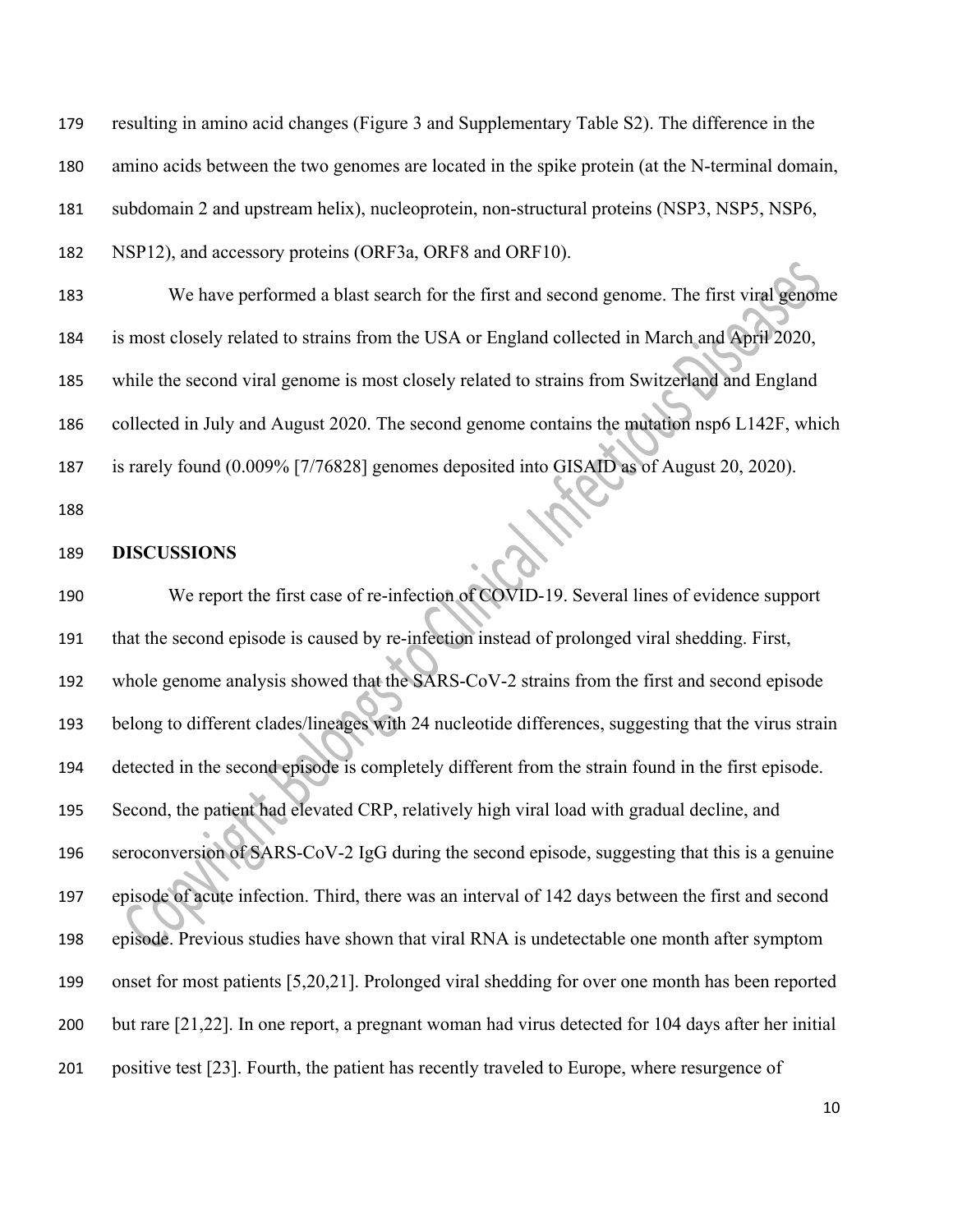COVID-19 cases has occurred since late July, 2020. The viral genome obtained during the second episode is phylogenetically closely related to strains collected from Europe in July and August.

 The confirmation of re-infection has several important implications. First, it is unlikely that herd immunity can eliminate SARS-CoV-2, although it is possible that subsequent infections may be milder than the first infection as for this patient. COVID-19 will likely continue to circulate in the human population as in the case of other human coronaviruses. Re-infection is common for "seasonal" coronaviruses 229E, OC43, NL63 and HKU1 [24]. In some instances, re-infection occurs despite a static level of specific antibodies. Second, vaccines may not be able to provide lifelong protection against COVID-19. Furthermore, vaccine studies should also include patients who recovered from COVID-19.

 Despite having an acute infection as evidenced by an elevated CRP and serocoversion, the patient was asymptomatic during the second episode. A previous study of re-infection in rhesus macaque also showed a milder illness during the re-infection [25]. This is likely related to the priming of the patient's adaptive immunity during the first infection. During SARS-CoV-2 infection, neutralizing antibody develops in most patients. In our patient, although anti-SARS- CoV-2 antibody was not detected initially during the second episode, the residual low titer of antibody may have partially controlled the virus. Since neutralizing antibodies target the spike protein [26], variations in the spike protein may render the virus less susceptible to neutralizing antibodies which were induced during the first infection. Several mutations in the spike protein receptor binding domain and N-terminal domain have been shown to confer reduced susceptibility to neutralizing antibodies [27]. For our patient, there are four amino acid residues that differ in the spike protein between the first and second infection, including L18F, A222V,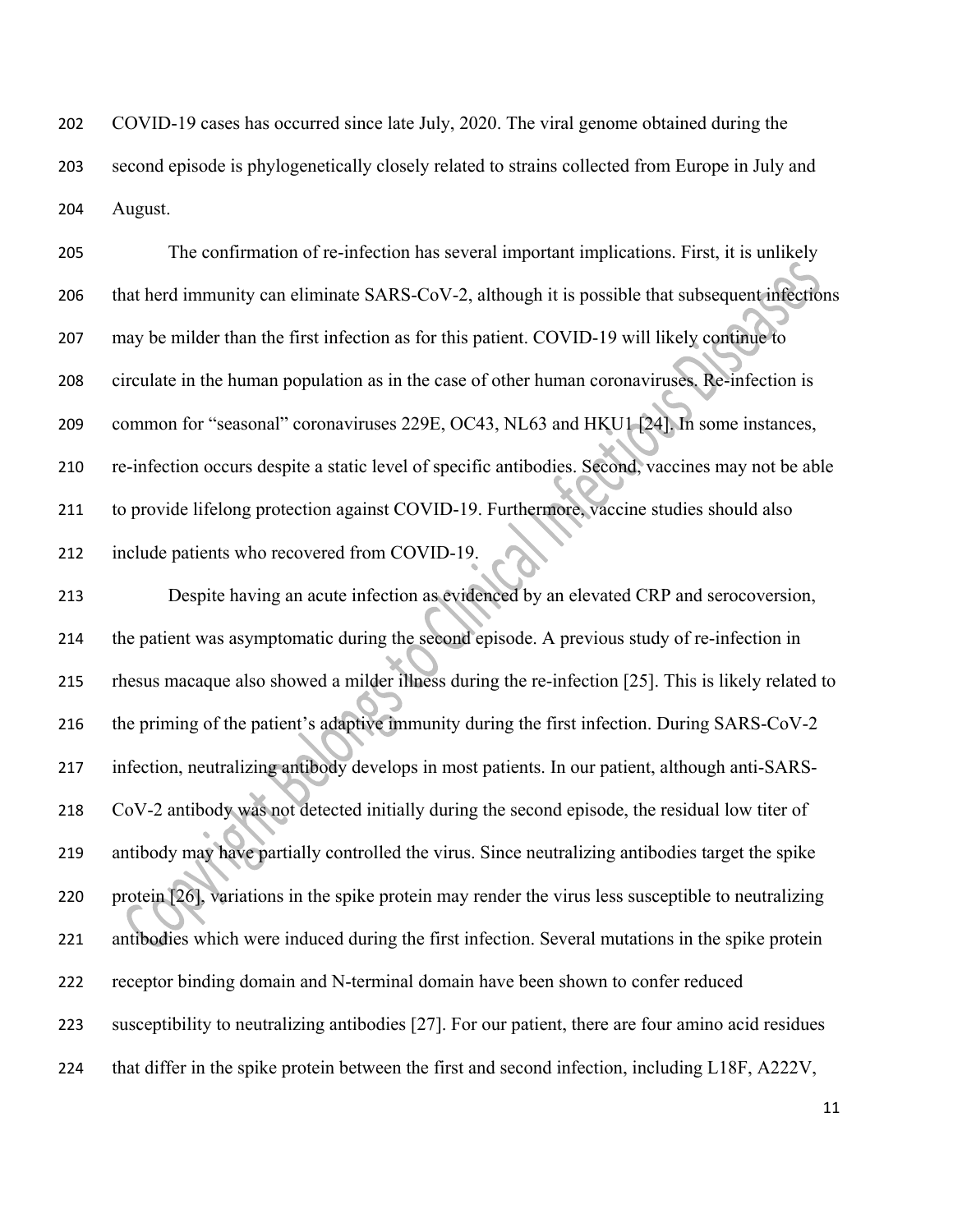D614G and Q780E. Amino acid residue 222 and 614 are located within the B cell immunodominant epitopes which we have previously identified [28]. A222V and D614G may affect the structure of these epitopes (Supplementary Figure S1). D614G, located at the subdomain 2 of the spike protein, and is now found in most SARS-CoV-2 strains. Studies using pseudovirus suggest that D614G enhances the replication of SARS-CoV-2 [29]. A recent study using pseudovirus showed that 7% of convalescent sera from recovered COVID-19 patients had reduced serum neutralizing activity against 614G than that of 614D [30]. Further serological studies are required to determine whether these amino acid differences in the spike protein of the SARS-CoV-2 strains between the first and second infection is responsible for the re-infection. T cell immunity may also play a role in ameliorating the severity during re-infection. Studies on COVID-19 and other coronaviruses showed that coronaviruses can induce long- lasting T cell immunity [31,32]. T cell mainly targets the structural proteins, although CD4 or CD8+ T cell response against other viral proteins can be detected [31,33-35]. Spike protein A222V is a potential site eliciting CD4+ T cell responses [36]. CD4+ T cells also targets the nsp3, nsp4 and ORF8, while the CD8+ T cells target the nsp6, ORF3a and ORF8 as reported up to this stage [34].

 IgG against SARS-CoV-2 was undetectable in the blood collected shortly after the 242 diagnosis during the second episode. The low antibody level may be related to his mild illness during the first episode. We and others have shown that patients with milder disease had lower antibody titers than those with more severe disease [6,7]. During the second episode of infection in our patient, IgG against SARS-CoV-2 was not detected until 5 days after hospitalization. One possibility is that he did not mount an antibody response after the first infection, but this cannot 247 be ascertained as we only had the archived serum collected 10 days after the onset of symptoms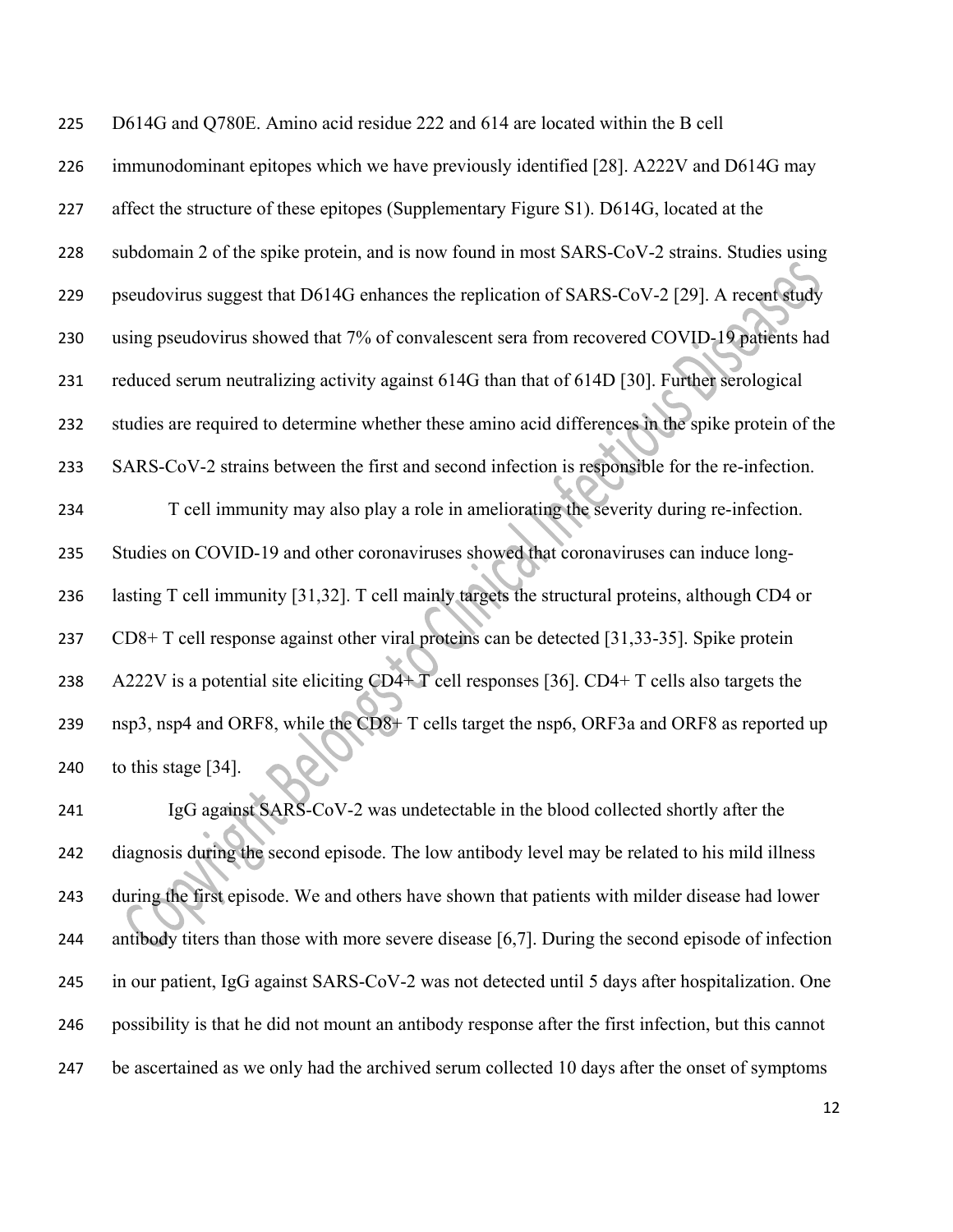| 248 | for the first episode. Previous studies have shown that antibody response was not detectable in    |
|-----|----------------------------------------------------------------------------------------------------|
| 249 | some patients until 2-3 weeks after onset of symptoms. Another possibility is the he indeed        |
| 250 | mount an antibody response after the first infection, but the antibody titer deceases below the    |
| 251 | detection limit of the assays. This waning of antibody has been well described. In one study,      |
| 252 | 33% of recovered COVID-19 patients were negative for neutralizing antibodies during the            |
| 253 | convalescent phase (average 39 days after symptom onset) [8]. Another study showed that 40%        |
| 254 | of asymptomatic individuals are seronegative within 8 weeks after the onset of symptoms [7].       |
| 255 | Besides the lack of protection against re-infection, another implication of rapid decline in       |
| 256 | antibody titers is that seroprevalence studies may underestimate the true prevalence of infection. |
| 257 | The lack of antibody response after COVID-19 can have implications on both the                     |
| 258 | susceptibility to re-infection and the severity of infection. Although our patient is asymptomatic |
| 259 | during the second infection, it is possible that re-infection in other patients may result in more |
| 260 | severe infection. Our previous study on SARS-CoV showed that antibodies against the spike          |
| 261 | protein can be associated with more severe acute lung injury [37].                                 |
| 262 | There are several limitations in this study. First, only one archived serum specimen               |
| 263 | collected from the first episode was available for serology testing. Since patients may not mount  |
| 264 | antibody response within 10 days, the negative antibody test does not exclude the possibility that |
| 265 | the patient indeed developed antibody response during the early convalescent phase for the first   |
| 266 | episode. Antibody avidity study was not performed. Second, the virus culture using upper           |
| 267 | respiratory tract specimens from both episodes are still ongoing, and therefore the neutralizing   |
| 268 | antibody titer against the virus from the first and second episode cannot be compared.             |
| 269 | This case illustrates that re-infection can occur even just after a few months of recovery         |
| 270 | from the first infection. Our findings suggest that SARS-CoV-2 may persist in humans as is the     |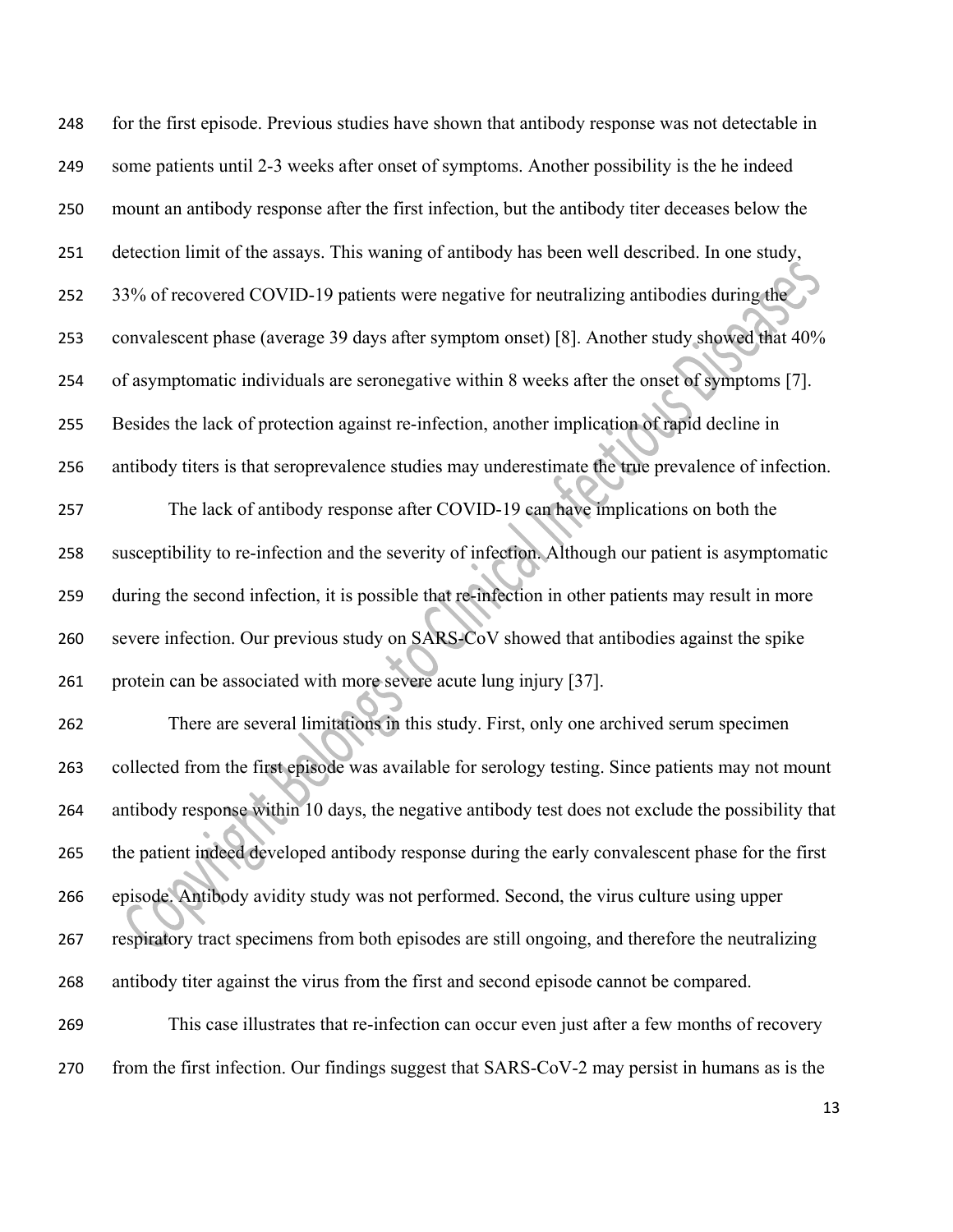| 271 | case for other common-cold associated human coronaviruses, even if patients have acquired                |
|-----|----------------------------------------------------------------------------------------------------------|
| 272 | immunity via natural infection or via vaccination. In rhesus macaques that have recovered from           |
| 273 | SARS-CoV-2 infection and re-challenged with the same virus, the peak viral load during re-               |
| 274 | challenge was >5 log <sub>10</sub> lower in the BAL but only $\sim$ 2 log10 lower in the nasal swab when |
| 275 | compared with those during the first challenge [25]. Similarly, in vaccine studies, viral RNA            |
| 276 | could still be detected in the upper respiratory tract for vaccinated animals [38]. Further studies      |
| 277 | on re-infection, which will be vital for the research and development of more effective vaccines,        |
| 278 | are warranted. In summary, reinfection is possible 4.5 months after a first episode of                   |
| 279 | symptomatic infection. Vaccination should also be considered for persons with known history of           |
| 280 | COVID-19. Patients with previous COVID-19 infection should also comply with                              |
| 281 | epidemiological control measures such as universal masking and social distancing.                        |
| 282 |                                                                                                          |

### **ACKNOWLEDGEMENTS**

 We gratefully acknowledge the originating and submitting laboratories who contributed sequences to GISAID (Supplementary Data). This study was partly supported by Consultancy Service for Enhancing Laboratory Surveillance of Emerging Infectious Diseases and Research Capability on Antimicrobial Resistance for Department of Health of the HKSAR; the Theme- Based Research Scheme (T11/707/15) of the Research Grants Council, HKSAR; and the donations of Richard Yu and Carol Yu, May Tam Mak Mei Yin, the Shaw Foundation Hong Kong, Michael Seak-Kan Tong, Respiratory Viral Research Foundation Limited, Hui Ming, Hui Hoy and Chow Sin Lan Charity Fund Limited, Chan Yin Chuen Memorial Charitable Foundation, Marina Man-Wai Lee, the Jessie & George Ho Charitable Foundation, Perfect Shape Medical Limited, Kai Chong Tong, and Foo Oi Foundation Limited.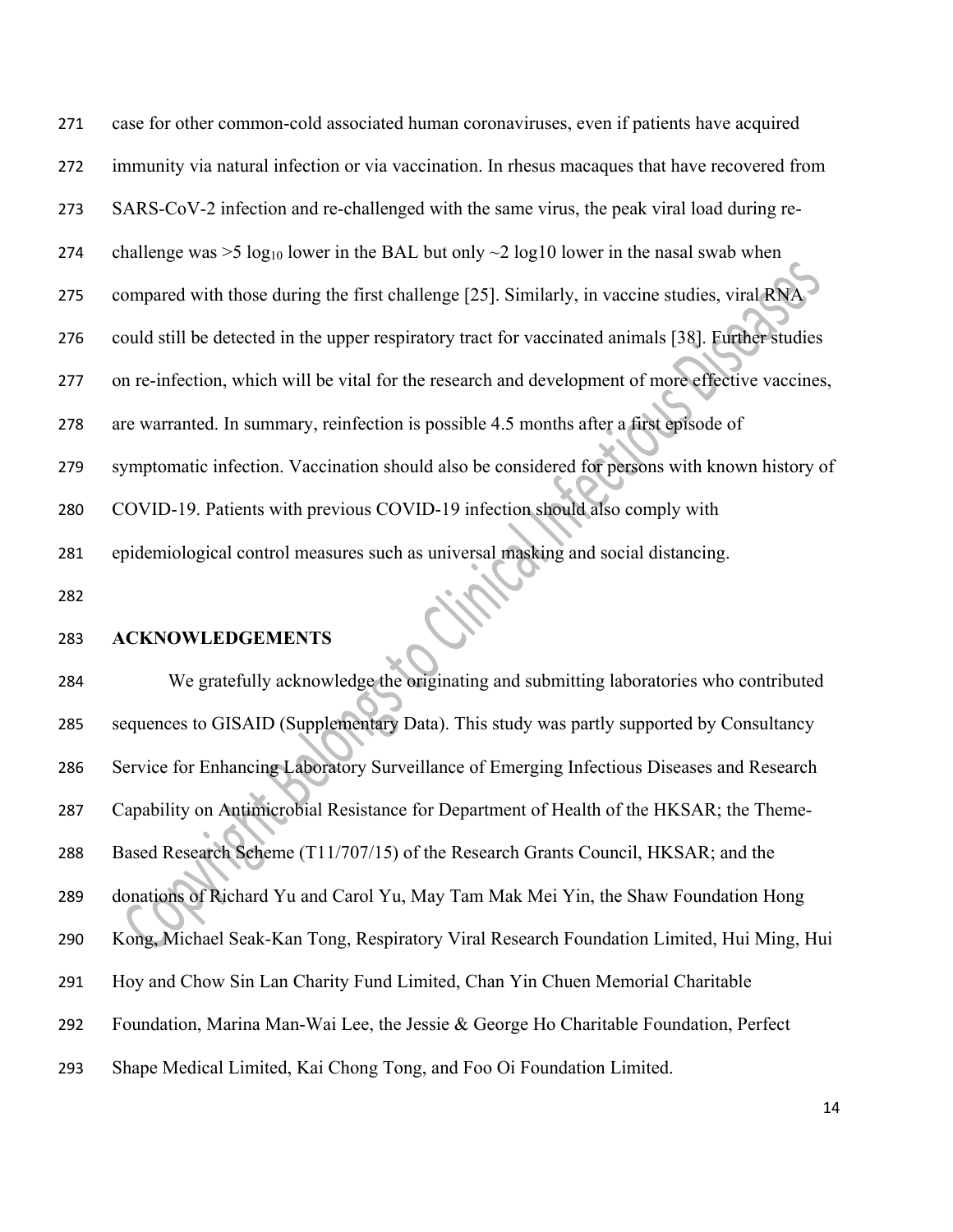### **CONFLICT OF INTEREST**

All authors declare no conflict of interest**.**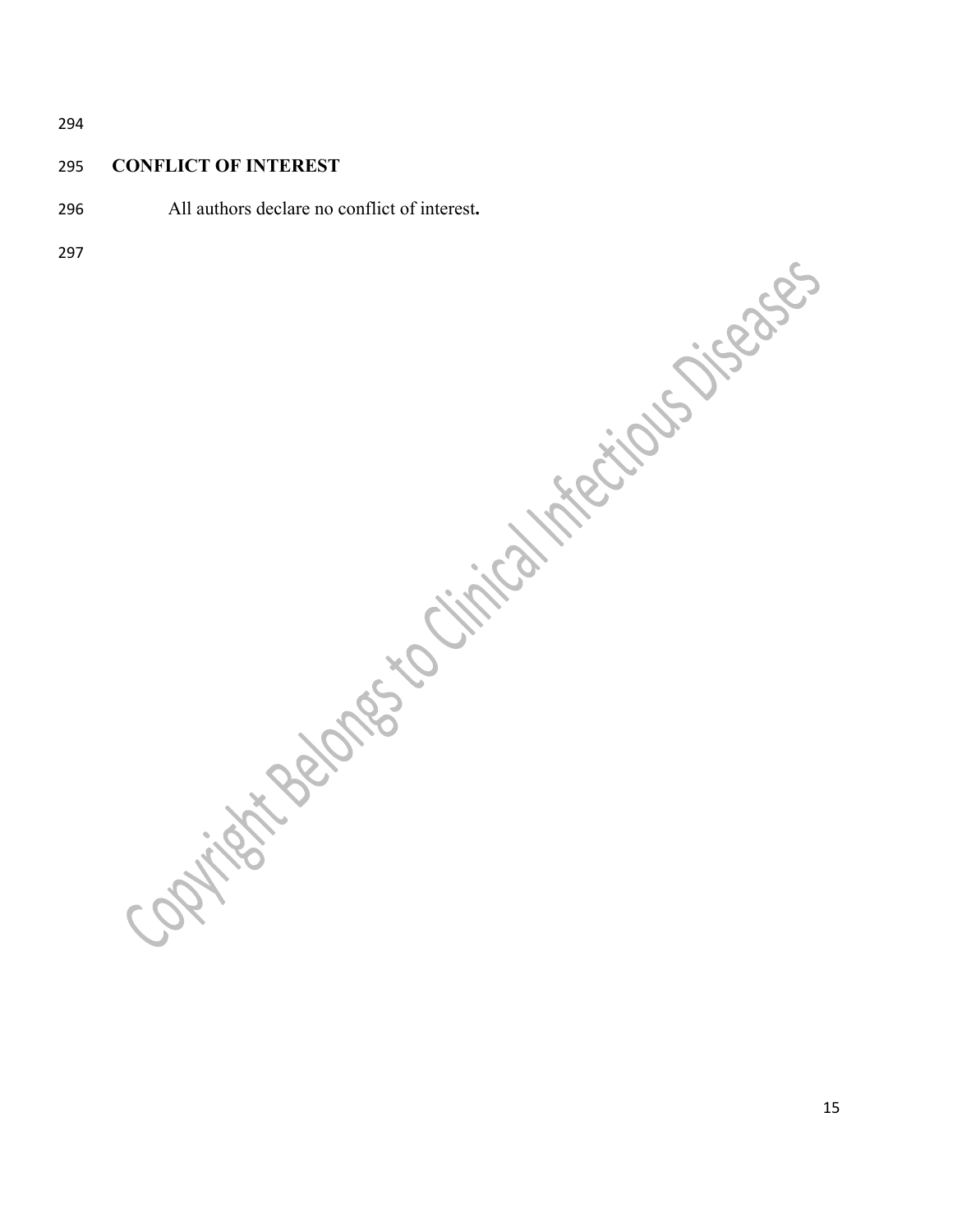#### **REFERENCES**

- [1] Chan JF, Yuan S, Kok KH, To KK, Chu H, Yang J, et al. A familial cluster of pneumonia
- associated with the 2019 novel coronavirus indicating person-to-person transmission: a study of
- a family cluster. Lancet 2020;10.1016/S0140-6736(20)30154-9
- [2] To KK, Cheng VC, Cai JP, Chan KH, Chen LL, Wong LH, et al. Seroprevalence of
- SARS-CoV-2 in Hong Kong Special Administrative Region and our returnees evacuated from
- Hubei province of China: a multi-cohort study. Lancet Microbe
- 2020;DOI:https://doi.org/10.1016/S2666-5247(20)30053-7
- [3] Hung IF, Cheng VC, Li X, Tam AR, Hung DL, Chiu KH, et al. SARS-CoV-2 shedding
- and seroconversion among passengers quarantined after disembarking a cruise ship: a case
- series. Lancet Infect Dis 2020;10.1016/S1473-3099(20)30364-9
- [4] To KK, Chan WM, Ip JD, Chu AW, Tam AR, Liu R, et al. Unique SARS-CoV-2 clusters
- causing a large COVID-19 outbreak in Hong Kong. Clin Infect Dis 2020;10.1093/cid/ciaa1119
- [5] To KK, Tsang OT, Leung WS, Tam AR, Wu TC, Lung DC, et al. Temporal profiles of
- viral load in posterior oropharyngeal saliva samples and serum antibody responses during
- infection by SARS-CoV-2: an observational cohort study. Lancet Infect Dis
- 2020;10.1016/S1473-3099(20)30196-1
- [6] Liu L, To KK, Chan KH, Wong YC, Zhou R, Kwan KY, et al. High neutralizing
- antibody titer in intensive care unit patients with COVID-19. Emerg Microbes Infect 2020;9:1664-70
- [7] Long QX, Tang XJ, Shi QL, Li Q, Deng HJ, Yuan J, et al. Clinical and immunological
- assessment of asymptomatic SARS-CoV-2 infections. Nat Med 2020;26:1200-4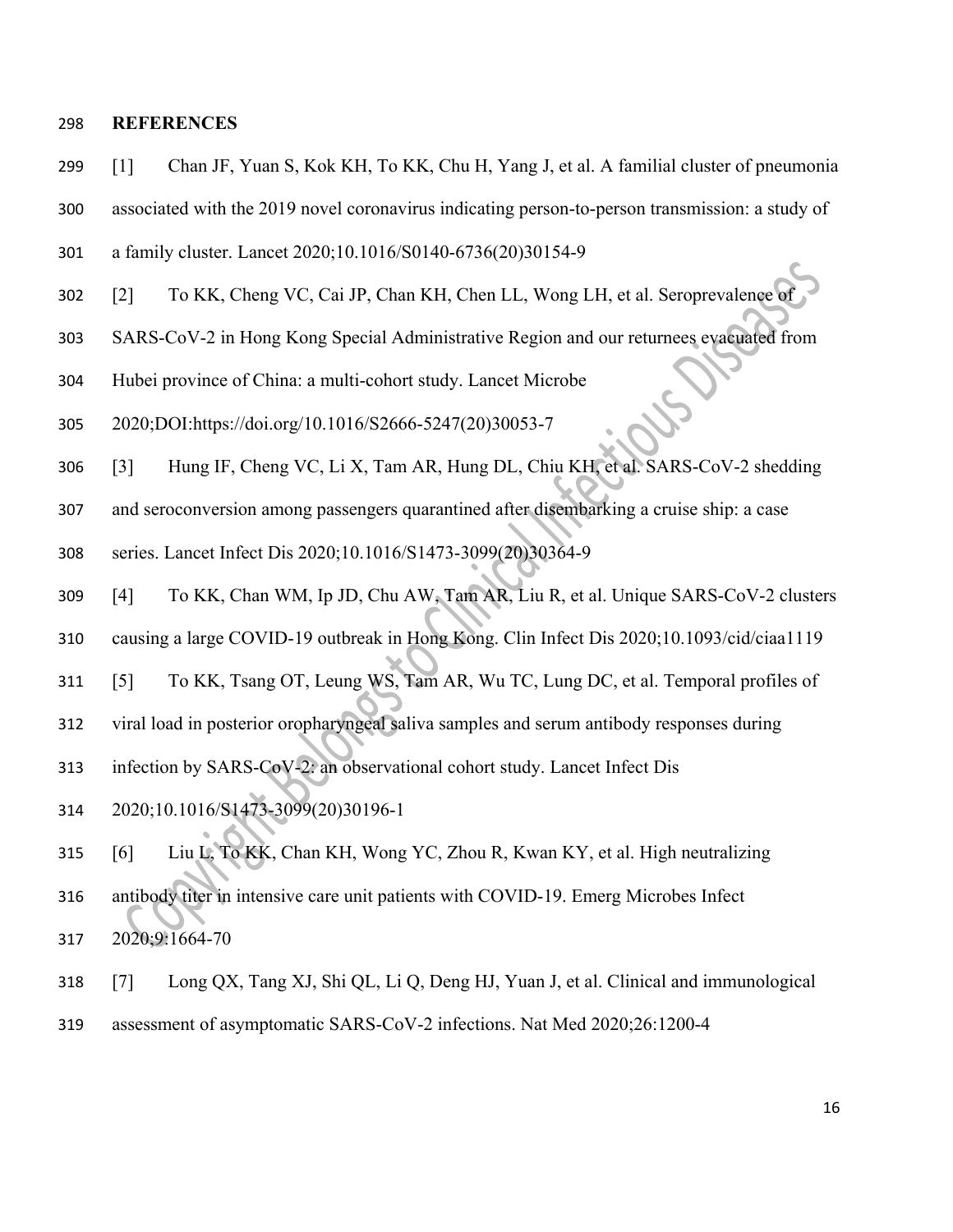[8] Robbiani DF, Gaebler C, Muecksch F, Lorenzi JCC, Wang Z, Cho A, et al. Convergent

 antibody responses to SARS-CoV-2 in convalescent individuals. Nature 2020;10.1038/s41586- 020-2456-9

- [9] Yuan B, Liu HQ, Yang ZR, Chen YX, Liu ZY, Zhang K, et al. Recurrence of positive
- SARS-CoV-2 viral RNA in recovered COVID-19 patients during medical isolation observation.

Sci Rep 2020;10:11887

- [10] Duggan NM, Ludy SM, Shannon BC, Reisner AT, Wilcox SR. A case report of possible
- novel coronavirus 2019 reinfection. Am J Emerg Med 2020;10.1016/j.ajem.2020.06.079
- [11] Yip CC, Sridhar S, Cheng AK, Leung KH, Choi GK, Chen JH, et al. Evaluation of the
- commercially available LightMix(R) Modular E-gene kit using clinical and proficiency testing
- specimens for SARS-CoV-2 detection. J Clin Virol 2020;129:104476
- [12] Fong CH, Dissanayake TK, Chen LL, Choi CC, Wong LH, Ng AC, et al. Improved
- detection of antibody against SARS-CoV-2 by microsphere-based antibody assay. medRxiv
- 2020;doi: https://doi.org/10.1101/2020.05.26.20113191
- [13] Quick J. Artic Network-nCoV 2019 sequencing protocol. 2020. Available at
- https://artic.network/ncov-2019. Accessed on July 22, 2020. 2020
- [14] Katoh K, Standley DM. MAFFT multiple sequence alignment software version 7:
- improvements in performance and usability. Mol Biol Evol 2013;30:772-80
- [15] Minh BQ, Schmidt HA, Chernomor O, Schrempf D, Woodhams MD, von Haeseler A, et
- al. IQ-TREE 2: New Models and Efficient Methods for Phylogenetic Inference in the Genomic
- Era. Mol Biol Evol 2020;37:1530-4
- [16] GISAID. Clade and lineage nomenclature aids in genomic epidemiology studies of active
- hCoV-19 viruses. Available at https://www.gisaid.org/references/statements-clarifications/clade-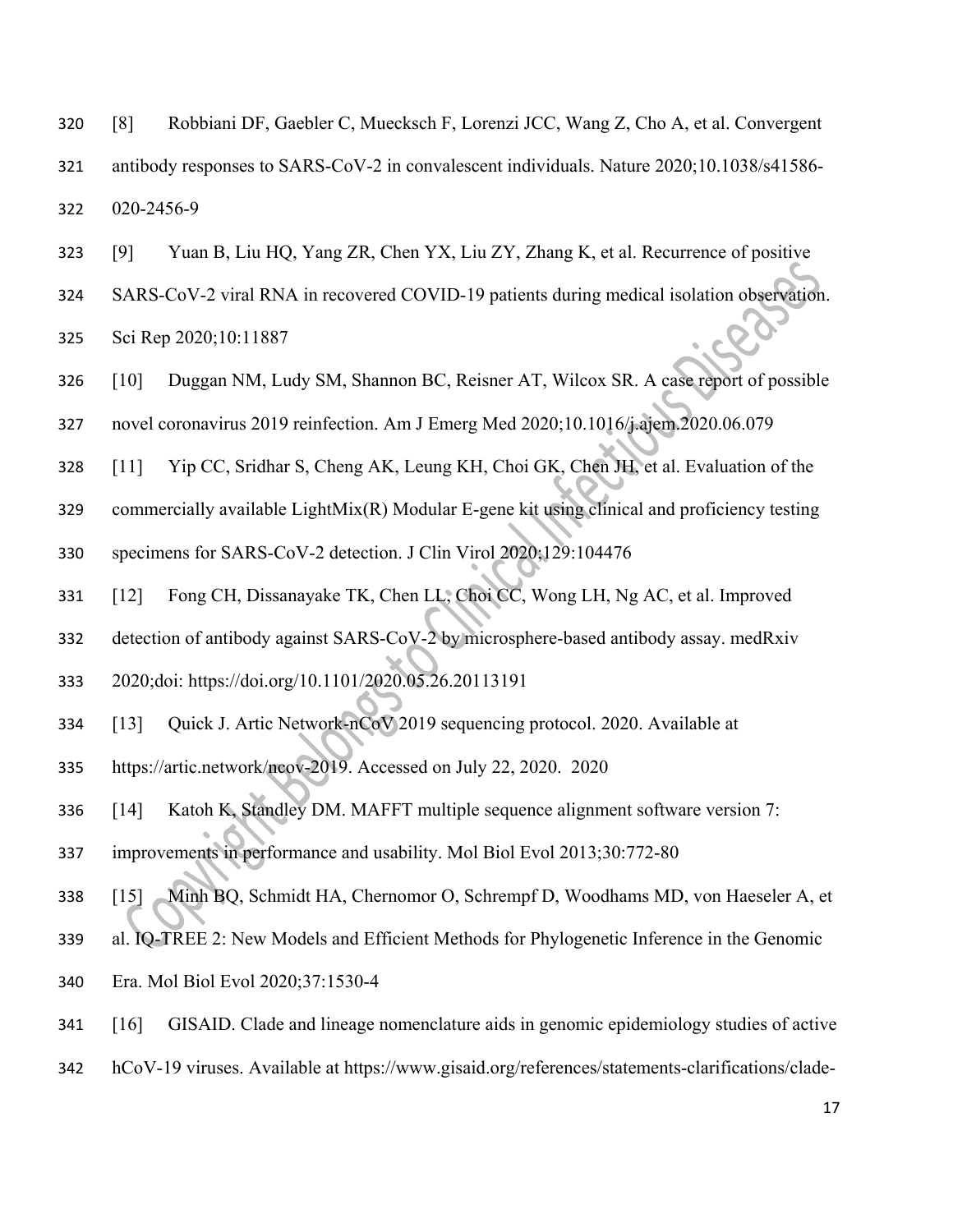- and-lineage-nomenclature-aids-in-genomic-epidemiology-of-active-hcov-19-viruses/. Accessed on July 19, 2020. 2020
- [17] Hodcroft EB, Hadfield J, Neher RA, Bedford T. Year-letter Genetic Clade Naming for
- SARS-CoV-2 on Nextstain.org. Available at https://nextstrain.org/blog/2020-06-02-SARSCoV2-
- clade-naming. Accessed on July 25, 2020. 2020
- [18] Rambaut A, Holmes EC, O'Toole A, Hill V, McCrone JT, Ruis C, et al. A dynamic
- nomenclature proposal for SARS-CoV-2 lineages to assist genomic epidemiology. Nat Microbiol
- 2020;10.1038/s41564-020-0770-5
- [19] Camacho C, Coulouris G, Avagyan V, Ma N, Papadopoulos J, Bealer K, et al. BLAST+:
- architecture and applications. BMC Bioinformatics 2009;10:421
- [20] Lee PH, Tay WC, Sutjipto S, Fong SW, Ong SWX, Wei WE, et al. Associations of viral
- ribonucleic acid (RNA) shedding patterns with clinical illness and immune responses in Severe
- Acute Respiratory Syndrome Coronavirus 2 (SARS-CoV-2) infection. Clin Transl Immunology 2020;9:e1160
- [21] Zheng S, Fan J, Yu F, Feng B, Lou B, Zou Q, et al. Viral load dynamics and disease
- severity in patients infected with SARS-CoV-2 in Zhejiang province, China, January-March
- 2020: retrospective cohort study. BMJ 2020;369:m1443
- [22] Hao S, Lian J, Lu Y, Jia H, Hu J, Yu G, et al. Decreased B Cells on Admission
- Associated With Prolonged Viral RNA Shedding From the Respiratory Tract in Coronavirus
- Disease 2019: A Case-Control Study. J Infect Dis 2020;222:367-71
- [23] Molina LP, Chow SK, Nickel A, Love JE. Prolonged Detection of Severe Acute
- Respiratory Syndrome Coronavirus 2 (SARS-CoV-2) RNA in an Obstetric Patient With
- Antibody Seroconversion. Obstet Gynecol 2020;10.1097/AOG.0000000000004086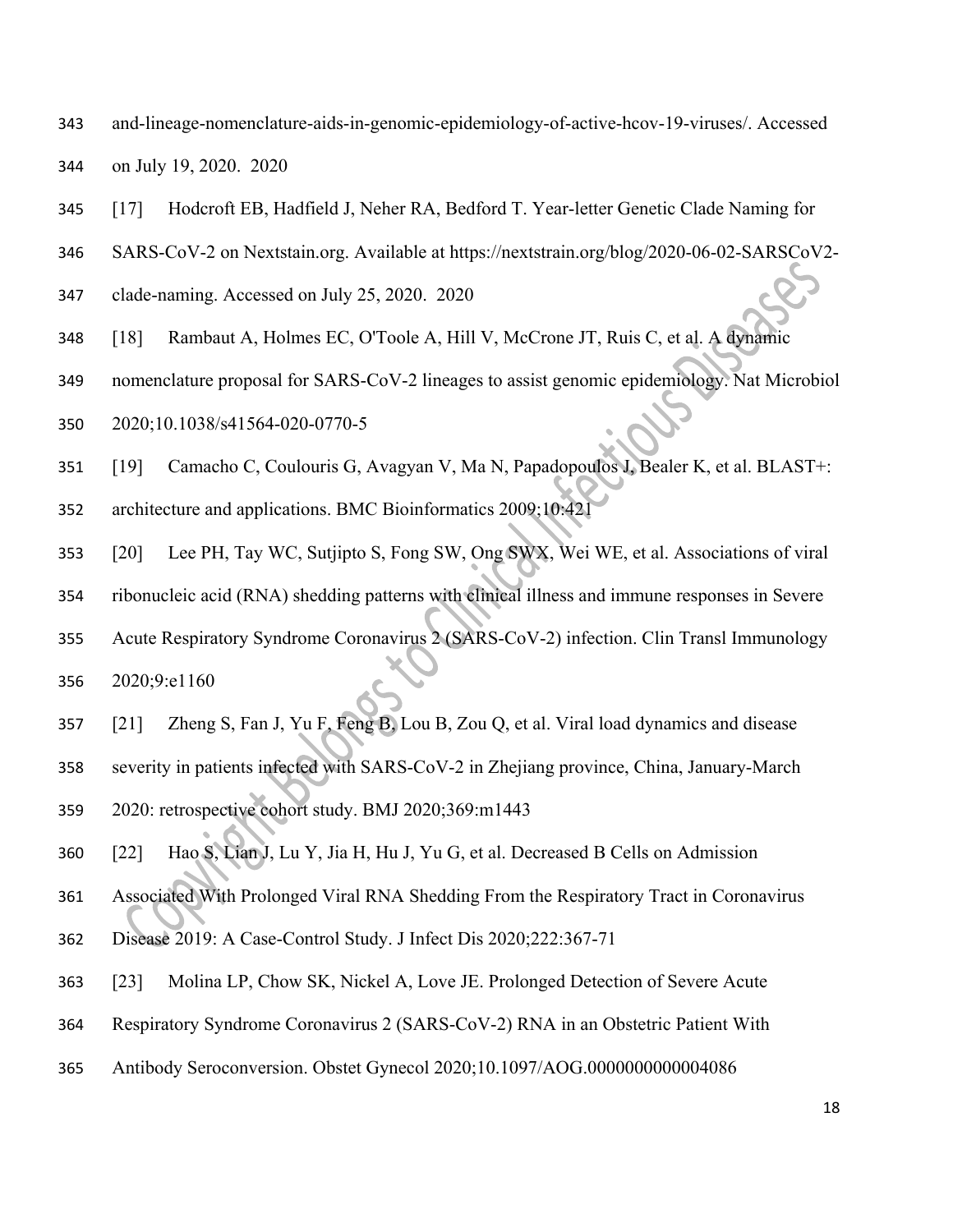- [24] Edridge AW, Kaczorowska J, Hoste AC, Bakker M, Klein M, Jebbink MF, et al.
- Coronavirus protective immunity is short-lasting. medRxiv preprint 2020:doi:
- https://doi.org/10.1101/2020.05.11.20086439
- [25] Chandrashekar A, Liu J, Martinot AJ, McMahan K, Mercado NB, Peter L, et al. SARS-
- 370 CoV-2 infection protects against rechallenge in rhesus macaques. Science 2020;369:812-7
- [26] Liu L, Wang P, Nair MS, Yu J, Rapp M, Wang Q, et al. Potent neutralizing antibodies
- against multiple epitopes on SARS-CoV-2 spike. Nature 2020;584:450-6
- [27] Weisblum Y, Schmidt F, Zhang F, DaSilva J, Poston D, Lorenzi JCC, et al. Escape from
- neutralizing antibodies by SARS-CoV-2 spike protein variants. bioRxiv
- 2020;10.1101/2020.07.21.214759
- [28] Zhang BZ, Hu YF, Chen LL, Yau T, Tong YG, Hu JC, et al. Mining of epitopes on spike
- protein of SARS-CoV-2 from COVID-19 patients. Cell Res 2020;30:702-4
- [29] Li Q, Wu J, Nie J, Zhang L, Hao H, Liu S, et al. The Impact of Mutations in SARS-CoV-
- 2 Spike on Viral Infectivity and Antigenicity. Cell 2020;10.1016/j.cell.2020.07.012
- [30] Hu J, He CH, Gao QZ, Zhang GJ, Cao XX, Long QX, et al. The D614G mutation of
- SARS-CoV-2 spike protein enhances viral infectivity and decreases neutralization sensitivity to
- individual convalescent sera. bioRxiv 2020:doi: https://doi.org/10.1101/2020.06.20.161323
- [31] Le Bert N, Tan AT, Kunasegaran K, Tham CYL, Hafezi M, Chia A, et al. SARS-CoV-2-
- specific T cell immunity in cases of COVID-19 and SARS, and uninfected controls. Nature 2020;584:457-62
- [32] Snyder TM, Gittelman RM, Klinger M, May DH, Osborne EJ, Taniguchi R, et al.
- Magnitude and Dynamics of the T-Cell Response to SARS-CoV-2 Infection at Both Individual
- and Population Levels. medRxiv 2020;10.1101/2020.07.31.20165647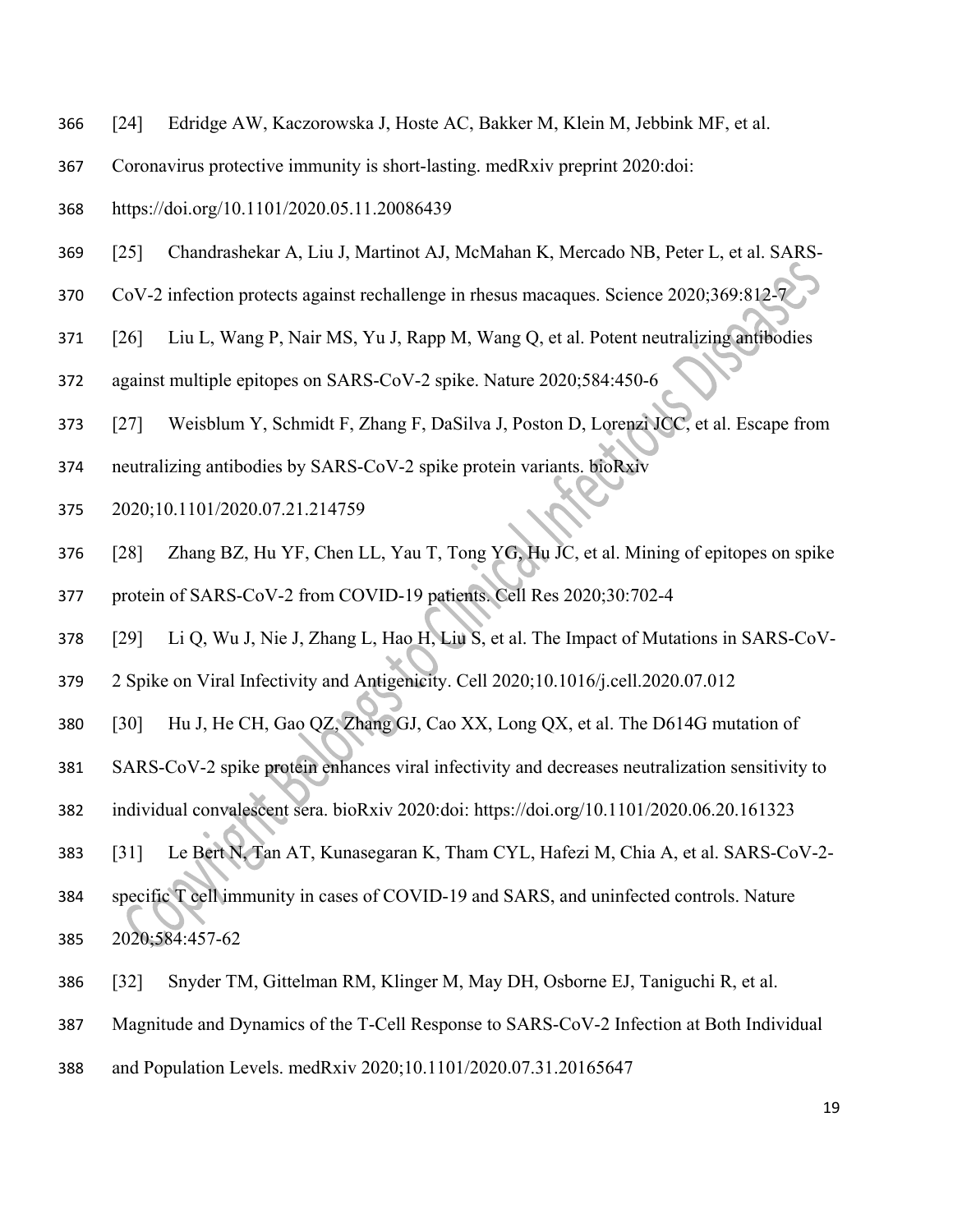- [33] Braun J, Loyal L, Frentsch M, Wendisch D, Georg P, Kurth F, et al. SARS-CoV-2-
- reactive T cells in healthy donors and patients with COVID-19. Nature 2020;10.1038/s41586- 020-2598-9
- [34] Grifoni A, Weiskopf D, Ramirez SI, Mateus J, Dan JM, Moderbacher CR, et al. Targets
- of T Cell Responses to SARS-CoV-2 Coronavirus in Humans with COVID-19 Disease and
- Unexposed Individuals. Cell 2020;181:1489-501 e15
- [35] Zhou R, To KK, Wong YC, Liu L, Zhou B, Li X, et al. Acute SARS-CoV-2 Infection
- Impairs Dendritic Cell and T Cell Responses. Immunity 2020;10.1016/j.immuni.2020.07.026
- [36] Mateus J, Grifoni A, Tarke A, Sidney J, Ramirez SI, Dan JM, et al. Selective and cross-
- reactive SARS-CoV-2 T cell epitopes in unexposed humans. Science
- 2020;10.1126/science.abd3871
- [37] Liu L, Wei Q, Lin Q, Fang J, Wang H, Kwok H, et al. Anti-spike IgG causes severe acute
- lung injury by skewing macrophage responses during acute SARS-CoV infection. JCI Insight
- 2019;4
- [38] Mercado NB, Zahn R, Wegmann F, Loos C, Chandrashekar A, Yu J, et al. Single-shot
- Ad26 vaccine protects against SARS-CoV-2 in rhesus macaques. Nature 2020;10.1038/s41586-
- 020-2607-z
- 
-